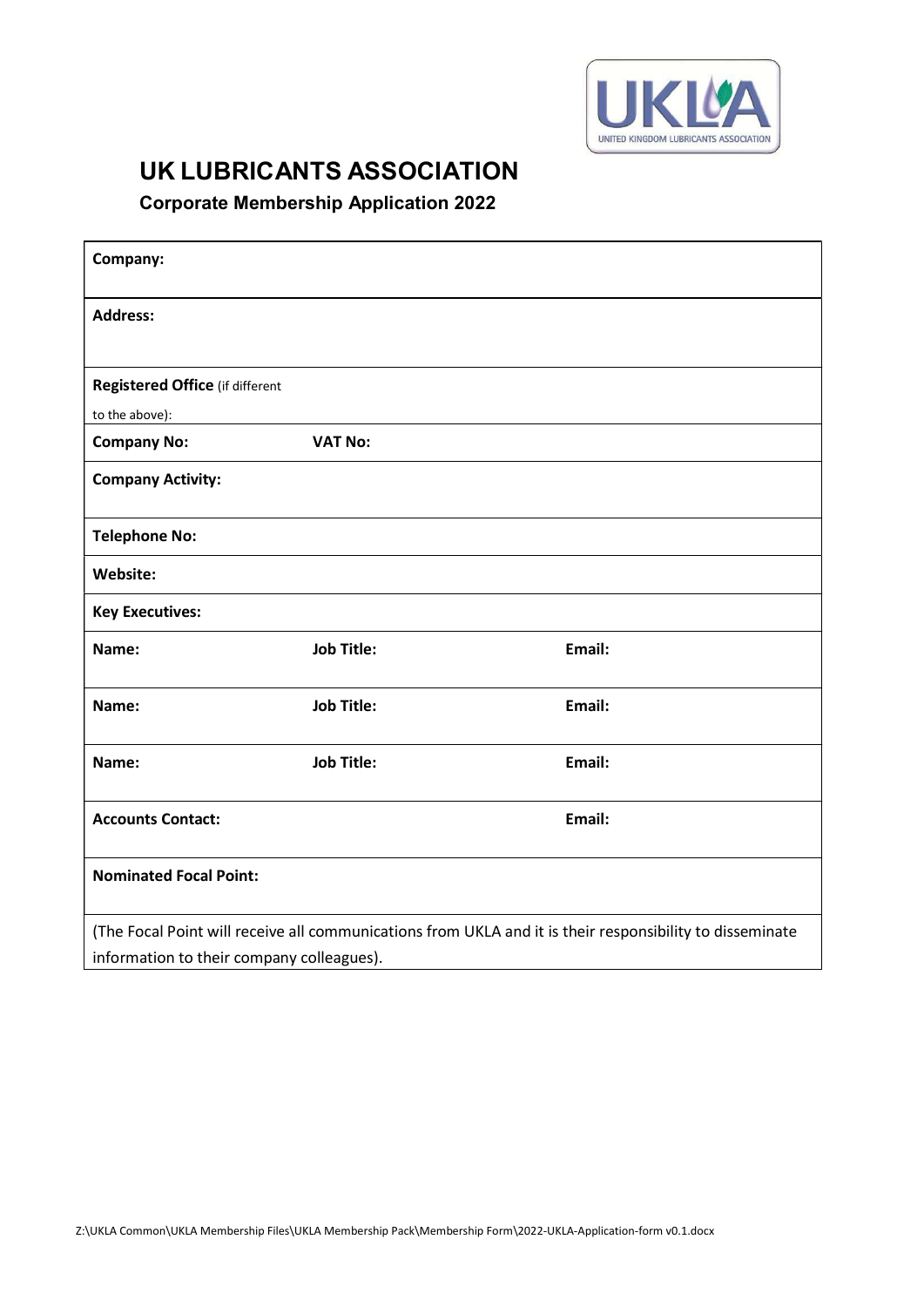

# UK LUBRICANTS ASSOCIATION

### Corporate Membership Application 2022

#### ANNUAL SUBSCRIPTION RATES 2022 (year ending 31<sup>st</sup> December)

| <b>Band</b>           | <b>Band Turnover Values</b><br>(£ millions) | <b>Annual Subscription</b><br>(excl. VAT) |  |
|-----------------------|---------------------------------------------|-------------------------------------------|--|
| A.1                   | < 0.5                                       | £530                                      |  |
| A.2                   | $0.5 - 1.0$                                 | £912                                      |  |
| B                     | $1.0 - 3.0$                                 | £1,437                                    |  |
| $\mathsf{C}$          | $3.0 - 8.0$                                 | £1,818                                    |  |
| D                     | $8.0 - 15.0$                                | £2,343                                    |  |
| E.                    | >15.0                                       | £2,873                                    |  |
| F                     | >25.0                                       | £3,594                                    |  |
| <b>Small Business</b> | $< 0.5*$                                    | £295                                      |  |
|                       | <b>End Users</b>                            | <b>Band A.1</b>                           |  |
|                       | <b>Academic Organisations</b>               | £82                                       |  |

\*Applicable for one year only, this category is for company's employing less than 5 people in its start up phase of operation, who can demonstrate progress towards ISO accreditation.

We wish to apply for membership of the UK Lubricants Association Limited as:

|                                         | Corporate Member □ Academic Member |                       | п |  |
|-----------------------------------------|------------------------------------|-----------------------|---|--|
| <b>Band:</b><br><b>Company Turnover</b> |                                    |                       |   |  |
| <b>Proposed by:</b>                     |                                    |                       |   |  |
| <b>Name</b>                             |                                    |                       |   |  |
| Company                                 |                                    |                       |   |  |
|                                         | <b>Supporting letter</b>           | attached, please tick |   |  |
| <b>Seconded by:</b>                     |                                    |                       |   |  |
| <b>Name</b>                             |                                    |                       |   |  |
| Company                                 |                                    |                       |   |  |
| <b>Supporting letter</b>                |                                    | attached, please tick |   |  |

Please note: Proposer and Seconder must be a current UKLA member.

Z:\UKLA Common\UKLA Membership Files\UKLA Membership Pack\Membership Form\2022-UKLA-Application-form v0.1.docx